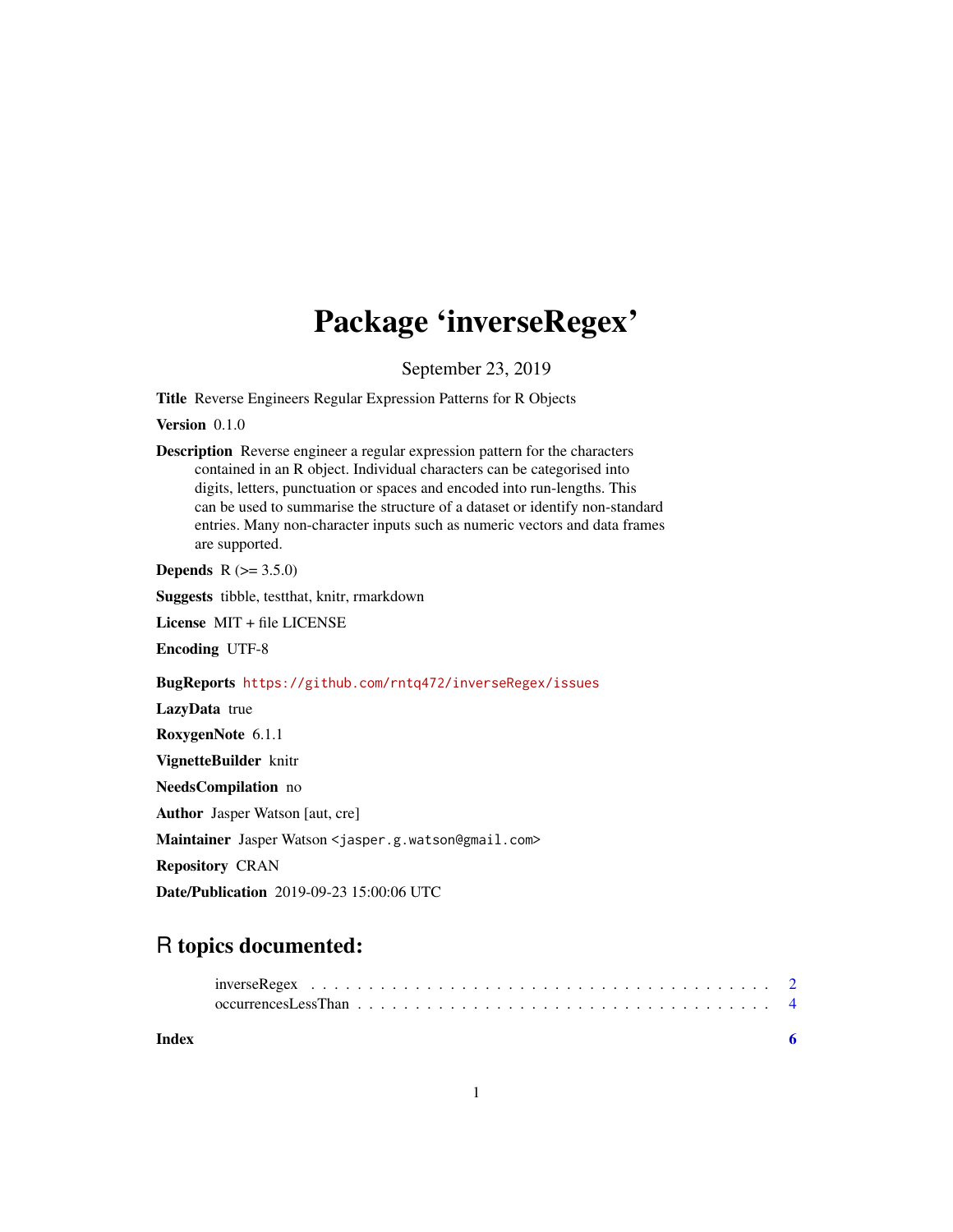<span id="page-1-0"></span>

#### Description

Deconstructs the input into collections of letters, digits, punctuation, and spaces that represent a regex pattern consistent with that input.

#### Usage

```
inverseRegex(x, numberS70Keep = c(2, 3, 4, 5, 10),combineCases = FALSE, combineAlphanumeric = FALSE,
 combinePunctuation = FALSE, combineSpace = FALSE, sep = "",
 escapePunctuation = FALSE, enclose = FALSE)
```
#### Arguments

| x                   | Object to derive a regex pattern for.                                                                                                                                                                                                                                                                                                                                                                                                                                                                                                                           |  |  |  |  |  |  |
|---------------------|-----------------------------------------------------------------------------------------------------------------------------------------------------------------------------------------------------------------------------------------------------------------------------------------------------------------------------------------------------------------------------------------------------------------------------------------------------------------------------------------------------------------------------------------------------------------|--|--|--|--|--|--|
| numbersToKeep       | Set of numbers giving the length for which elements repeated that many times<br>should be counted explicitly (e.g. $"[[:digit:]]{5}]"$ ). Repeat sequences not in-<br>cluded in numbersToKeep will be coded with a "+" (e.g. "[[:digit:]]+"). De-<br>faults to $c(2, 3, 4, 5, 10)$ . Set to NULL to have all runs coded as "+" and set to<br>2: maxCharacters to have the length specified for all repeated values. If one is<br>included then all unique patterns with be counted as $\lceil \{1\} \rceil$ ; if it is not then the<br>" $\{1\}$ " is left off. |  |  |  |  |  |  |
| combineCases        | Logical indicating whether to treat upper and lower case letters as a single entity.<br>Defaults to FALSE.                                                                                                                                                                                                                                                                                                                                                                                                                                                      |  |  |  |  |  |  |
| combineAlphanumeric |                                                                                                                                                                                                                                                                                                                                                                                                                                                                                                                                                                 |  |  |  |  |  |  |
|                     | Logical indicating whether to treat alphabetic characters and digits as a single<br>entity. Defaults to FALSE.                                                                                                                                                                                                                                                                                                                                                                                                                                                  |  |  |  |  |  |  |
| combinePunctuation  |                                                                                                                                                                                                                                                                                                                                                                                                                                                                                                                                                                 |  |  |  |  |  |  |
|                     | Logical indicating whether to treat all punctuation characters as a single entity.<br>Defaults to FALSE.                                                                                                                                                                                                                                                                                                                                                                                                                                                        |  |  |  |  |  |  |
| combineSpace        | Logical indicating whether to treat all space characters as a single entity. De-<br>faults to FALSE.                                                                                                                                                                                                                                                                                                                                                                                                                                                            |  |  |  |  |  |  |
| sep                 | Value used to separate the regex patterns. Defaults to an empty string.                                                                                                                                                                                                                                                                                                                                                                                                                                                                                         |  |  |  |  |  |  |
| escapePunctuation   |                                                                                                                                                                                                                                                                                                                                                                                                                                                                                                                                                                 |  |  |  |  |  |  |
|                     | Logical indicating whether to escape any punctuation characters. Defaults to<br>FALSE. Set to TRUE if you want to use the returned value as an argument to<br>grep.                                                                                                                                                                                                                                                                                                                                                                                             |  |  |  |  |  |  |
| enclose             | Logical indicating whether to surround each returned value with ' <sup>^</sup> ' and '\$'.<br>Defaults to FALSE.                                                                                                                                                                                                                                                                                                                                                                                                                                                |  |  |  |  |  |  |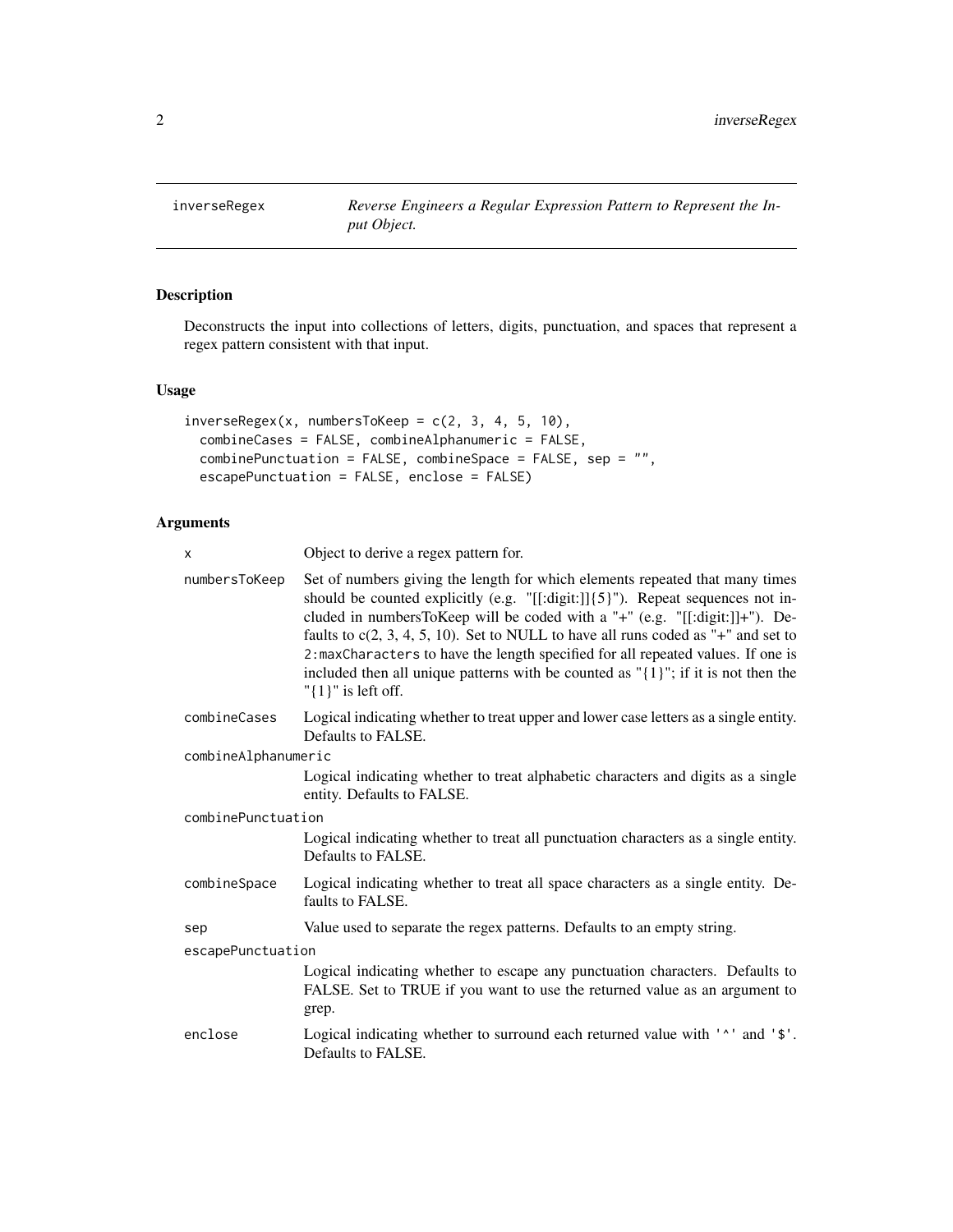#### inverseRegex 3

#### Details

The fundamental use of inverseRegex applies only to strings. Inputs of a class other than character are treated as follows:

- Integer: Converted using as.character().
- Factor: Converted using as.character().
- Logical: Left as is. Converting to character would not provide any simplification.
- Numeric: Converted to character by applying format(...,nsmall = 1) element by element. NA values will be returned as NA character, whilst NaN, Inf, and -Inf will be returned as literal strings: "NaN", "Inf", and "-Inf".
- Date: Converted using as. character().
- POSIXct: Converted using as.character().
- Data frame: Each column is assessed individually and the results combined together so that the output is a data frame of regex patterns with the same dimensions as the input. The columns of class other than character will each be converted as described previously, with one exception: Unlike above where numerics are passed to format $(\ldots, n$ small = 1) element by element, here the entire column is passed to  $\text{trimws}(format(...))$ . This will lead to a common number of digits to the right of the decimal point and a variable number of digits with no padding on the left side.
- Matrix: Creates a matrix of regex patterns with the same dimensions as the input. If the matrix has a mode of numeric then it will first be passed to trimws(format(...)).
- Tibble: Same as a data frame except the returned object is a tibble. Requires the tibble package to be installed.
- Anything else: Not supported; an error will be thrown.

If these conversion methods are not appropriate then you can do the conversion yourself so that the input is dispatched directly to inverseRegex.character.

The regex patterns are identified using the constructs "[:digit:]", "[:upper:]", "[:lower:]", "[:alpha:]", "[:alnum:]", "[:punct:]", and "[:space:]" as described in ?regex. This will allow for non-ASCII characters to be identified, to the extent supported by grep. Any characters not identified by these search patterns will be left as is. Note that for characters from unicameral alphabets the combineCases argument will need to be set to TRUE otherwise they will not be detected by "lower" and "upper".

NA values in the input will remain as NA values in the output.

#### Value

A set of regex patterns that match the input data. These patterns will either be character vectors or the same class as the input object if it was a matrix, data frame, or tibble.

#### Author(s)

Jasper Watson

#### See Also

occurrencesLessThan, regex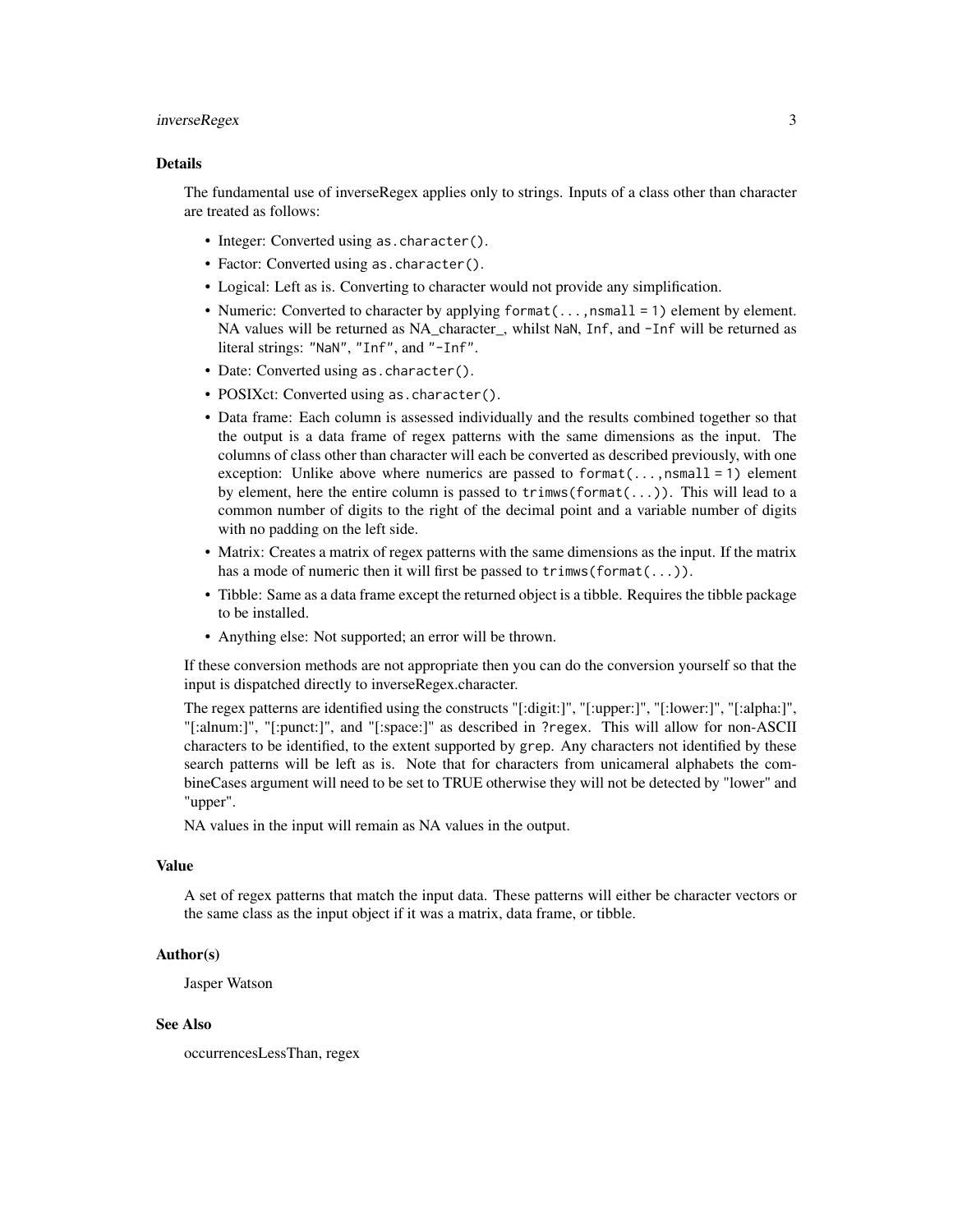#### Examples

```
inverseRegex('Hello World!')
table(inverseRegex(c(rep('HELLO', 10), 'HELL0')))
unique(inverseRegex(iris, numbersToKeep = 1:10))
inverseRegex(c(1, NA, 3.45, NaN, Inf, -Inf))
```
occurrencesLessThan *Identifies Infrequent inverseRegex Patterns in an R Object.*

#### Description

Calls inverseRegex on the input object and identifies values that occur infrequently.

#### Usage

occurrencesLessThan(x, fraction =  $0.05$ , n = NULL, ...)

#### Arguments

| $\mathsf{x}$ | Object to analyse for infrequent regex patterns.                                                                                                                                                                                                                                                                                                                        |
|--------------|-------------------------------------------------------------------------------------------------------------------------------------------------------------------------------------------------------------------------------------------------------------------------------------------------------------------------------------------------------------------------|
| fraction     | Fraction of the R object size; regex patterns that occur less (or equal) often than<br>this will be identified. For a vector this fraction will be multiplied by the length<br>of the object; for a matrix it will be multiplied by the total number of entries; and<br>for a data frame or tibble it will be multiplied by the number of rows. Defaults<br>to $0.05$ . |
| n            | Alternative to the fraction argument which allows a literal number of occur-<br>rences to be searched for. Defaults to NULL, in which case fraction will be<br>used.                                                                                                                                                                                                    |
|              | Other arguments to be passed to inverse Regex.                                                                                                                                                                                                                                                                                                                          |

#### Details

This function is essentially a wrapper around calling table() on the return value of inverseRegex. It can be used to identify the indices of values that consist of a regex pattern different to others in the R object.

#### Value

A collection of logical values with TRUE indicating entries with an infrequent regex pattern. The class of the return value will depend on the input object; matrices, data frames, and tibbles will be returned in kind; all others are returned as vectors.

<span id="page-3-0"></span>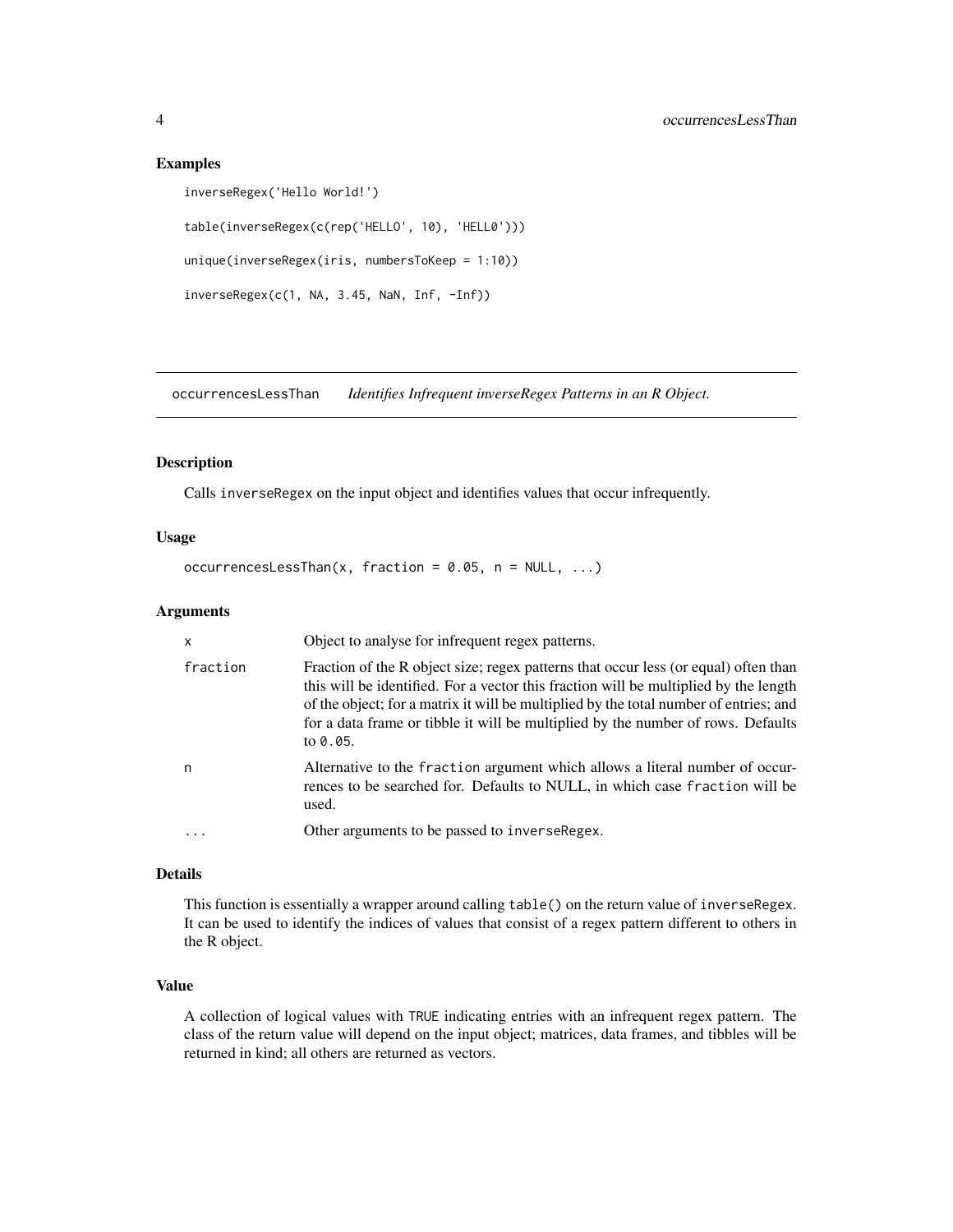#### Note

NA values are not considered and will need to be identified separately.

#### Author(s)

Jasper Watson

#### See Also

inverseRegex, regex

#### Examples

```
occurrencesLessThan(c(LETTERS, 1))
```

```
x <- iris
x$Species <- as.character(x$Species)
x[27, 'Species'] <- 'set0sa'
apply(occurrencesLessThan(x), 2, which)
```